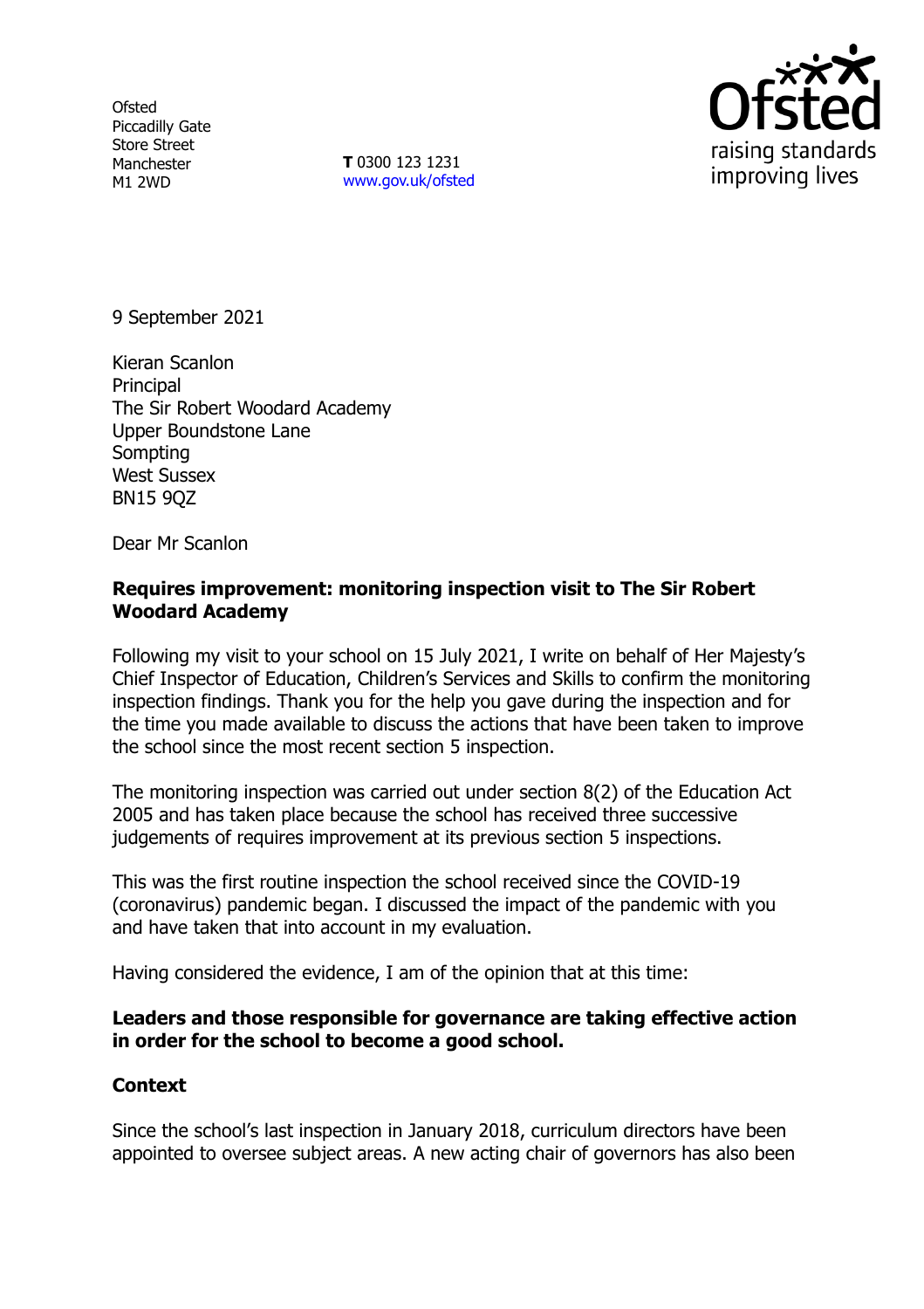

appointed. Additionally, the number of pupils on the school roll has increased by approximately 300.

# **Main findings**

The changes you have made since your appointment as principal have been grounded in your strong moral purpose and high ambitions for pupils. Trustees, governors and staff share your values. Leaders and teachers have a developing understanding of the best way to structure learning so that pupils know and remember more over time. Staff now check how well pupils learn more thoroughly. There is a broader curriculum offer in key stage 4 and high proportions of pupils choose to study English Baccalaureate subjects.

Pupils are remembering more of what they have learned because the curriculum is better organised. You have provided high-quality training for staff. This has helped curriculum directors to review the important knowledge in each subject. Teachers' expertise is improving. They set more demanding work and use assessment increasingly effectively.

Pupils are more attentive in lessons. You have strengthened the routines that teachers use to help pupils concentrate on their work. Pupils are more enthusiastic about their learning and show a keener interest in subject content. The pupils I spoke to said that if they misbehave, teachers deal with it effectively.

Reading is an important part of your plans for improvement. You have worked hard to ensure that staff understand that this is a vital area of the school's work. Each subject department now has a 'reading champion' who helps teachers to think about how to improve pupils' reading comprehension and vocabulary.

Teachers have an increasingly accurate understanding of pupils' particular learning needs. The special educational needs coordinator (SENCo) ensures that staff are well trained in adapting learning for pupils with special educational needs and/or disabilities (SEND). The SENCo works with colleagues from local primary schools in order to identify pupils who may need extra support when they start at the school. You are planning to further develop this support next year with the appointment of a specialist speech and language therapist.

You decided that pupils in Year 13 were no longer required to attend school after the summer half-term holiday because they had finished their examinations. You provided resources for students on preparing for the next steps of their education, training or employment. You explained that you have also provided learning for pupils in Year 11 in order to prepare them for their next steps. Those who were joining the sixth form, approximately one third of pupils in Year 11, started on the school's sixth form induction programme from this date.